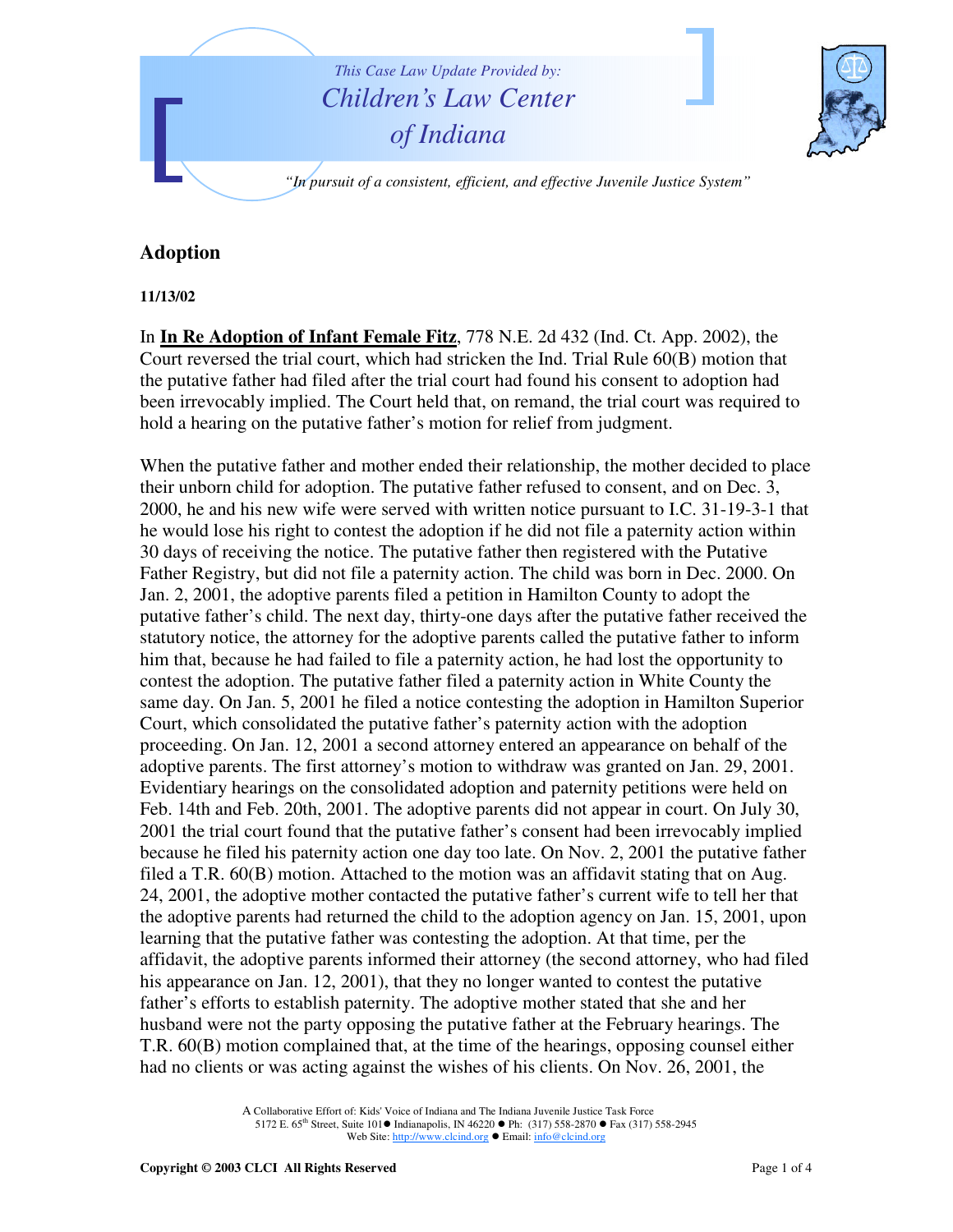adoptive parents' second attorney filed a motion to strike the putative father's T.R. 60(B) motion. On Dec. 12, 2001, the trial court, without a hearing, struck the putative father's motion from the record as being improperly filed. On Dec. 21, 2001, the adoptive parents' first attorney entered an appearance on behalf of a new adoptive couple, filed an amended adoption petition on their behalf, and asked the court to substitute the new adoptive couple for the first adoptive couple. There were indications that the Motion to Substitute had been circulated among the parties and counsel in February 2001, before the evidentiary hearings were held. On Dec. 27, 2001, the trial court granted the Motion to Substitute and entered a decree of adoption in favor of the new adoptive couple.

**On remand, the trial court was required to hold a hearing on a motion for relief from judgment that the putative father brought after the trial court found that his consent to the adoption was irrevocably implied; putative father established fraud on the court and made a prima facie showing of a meritorious defense.** The putative father contended that the affidavits supporting his T.R. 60(B) motion support the conclusion that the trial court's ruling against him was procured by fraud. Ind. Trial Rule 60(B) states, in pertinent part, that "the court may relieve a party or his legal representative from an entry of default, final order, or final judgment . . . for the following reasons:  $\dots$  (3) fraud  $\dots$  misrepresentation  $\dots$  or other misconduct of an adverse party." The rule also contains a savings clause that allows a court to entertain an independent action to relieve a party from "a judgment, order, or proceeding or for fraud upon the court." T.R. 60(B).

The Indiana Supreme Court recently adopted the analysis used by federal courts in analyzing claims for fraud under  $T.R. 60(B)$ . There are three ways to attack a judgment on the grounds of fraud on the court pursuant to this rule. Id. at 436 (quoting Stonger v. Sorrell, 776 N.E.2d 353 (Ind. 2002)). The first method is by way of motion under T.R. 60(B)(3). Id. This motion can be based on any type of fraud as long as it is chargeable to an adverse party and has an adverse effect on the moving party. Id. The motion is generally limited to the court in which the judgment was rendered and must be made within a year after the judgment was entered. Id. This is the preferred way to challenge a judgment on grounds of fraud on the court, if the time limits have not expired. Id. The second method is an independent action for fraud on the court, under the savings clause of T.R. 60(B). This method is usually used in situations that don't meet the requirements for a motion under T.R.  $60 \text{ (B)}(3)$ , for example when fraud is not chargeable to an adverse party or when the one year time limit has expired. Id. at 437. The third method invokes the inherent power of the court to set aside its judgment if procured by fraud. The court asserts this power sua sponte, and there is no time limit for these proceedings. Id. Regardless of which method is used to assert a claim of fraud on the court, the party must show an unconscionable plan or scheme was used to improperly influence the court's decision and that such acts prevented the losing party from fully and fairly presenting its case or defense. Id.

Although the putative father's motion was filed within one year of the judgment and in the same court in which the judgment was rendered, the fraud was not chargeable to an

A Collaborative Effort of: Kids' Voice of Indiana and The Indiana Juvenile Justice Task Force 5172 E. 65<sup>th</sup> Street, Suite 101 ■ Indianapolis, IN 46220 ● Ph: (317) 558-2870 ● Fax (317) 558-2945 Web Site: http://www.clcind.org ● Email: info@clcind.org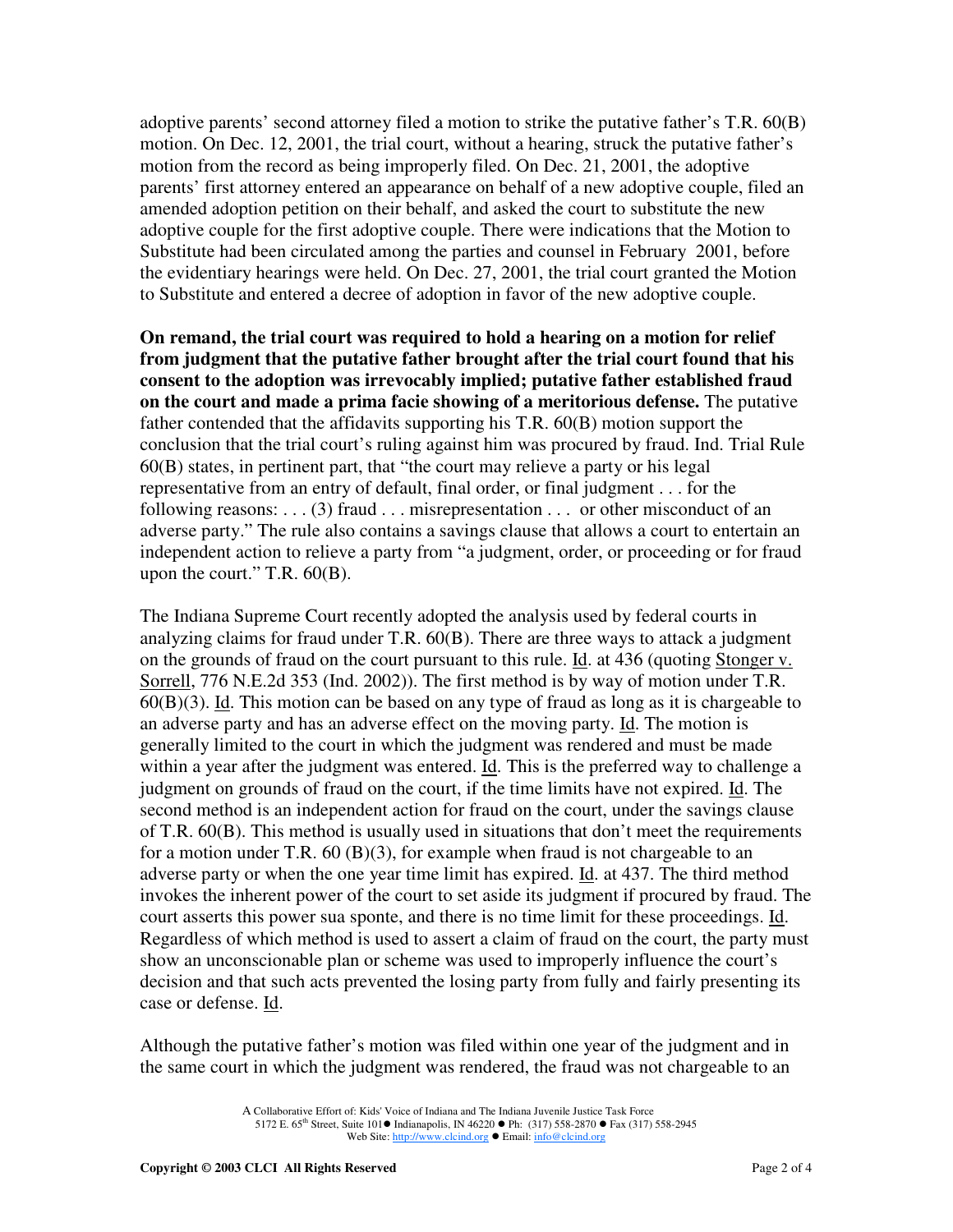adverse party. It was chargeable to an attorney who may have proceeded in the case against the wishes of his clients. Therefore, the Court construed the putative father's motion as an independent action for fraud on the court. The attorney representing the adoptive parents was not a party to the action. As the agent of those employing him, he stands in their stead. He cannot proceed with a case when his clients tell him they no longer wish to pursue it. Ind. Professional Conduct Rule 1.2(a). The putative father alleged that opposing counsel had no clients when he appeared at the February hearings. The Court acknowledged that this allegation represented an unconscionable plan or scheme that was used to improperly influence the trial court's decision and that these acts prevented the putative father from fairly presenting his case. For this reason, the Court did not agree that the putative father's T.R. 60(B) motion was improperly filed. If the allegations were true, the putative father had established fraud on the court that justified setting aside the trial court's order. Id. at 437.

If he is to prevail on his motion, the putative father must also show a good and meritorious defense. Id. (quoting Nwannunu v.Weichman and Assocs., P.C., 770 N.E.2d 871, 879 (Ind. Ct. App. 2002)). A meritorious defense is one showing that a different result would be reached if the case were decided on the merits. Id. The movant does not need to prove the meritorious defense, but only provide enough admissible evidence to make a prima facie showing of a meritorious defense. Id. The putative father contended that he had a meritorious defense because if the adoptive parents'attorney had dismissed the adoption petition as the adoptive parents had requested, the putative father would have been able to continue with his paternity action. The Court agreed. Under I.C. 31-19- 9-17(a), a putative father whose consent is irrevocably implied is not entitled to establish paternity of the child. However, subsection (b) of the statute provides, in pertinent part, that "notwithstanding subsection (a), a putative father who is barred from establishing paternity may establish paternity if: (1) the putative father submits . . . an affidavit prepared by the . . . (B) attorney that served notice . . . upon the putative father under I.C. 31-19-3-1 . . . stating that neither a petition for adoption nor a placement of the child in a proposed adoption home is pending; and (2) the court finds on the record . . . (1) that neither a (A) petition for adoption; nor (B) placement of the child in a prospective adoptive home is pending." Thus, a putative father may proceed with the paternity action if the potential adoption falls through. Id. at 438 (quoting Paternity of M.G.S., 756 N.E.2d 990, 998 (Ind. Ct. App. 2001)). In this case, the putative father's consent was irrevocably implied when he did not timely file his paternity action. He could not establish paternity as long as the adoptive parents' adoption petition was pending. However, if the adoptive parents' adoption petition fell through (through their voluntary decision to dismiss it), the putative father would then be free to establish paternity. Id. at 438.

**The trial court may not substitute one adoptive family for another adoptive family, thereby preventing the putative father from establishing paternity under I.C. 31-19- 9-17(b).** According to the Court, I.C. 31-19-9-17(b) does not contemplate such a substitution as a means of preventing a putative father from establishing paternity. To the

> A Collaborative Effort of: Kids' Voice of Indiana and The Indiana Juvenile Justice Task Force 5172 E. 65<sup>th</sup> Street, Suite 101 ■ Indianapolis, IN 46220 ● Ph: (317) 558-2870 ● Fax (317) 558-2945 Web Site: http://www.clcind.org ● Email: info@clcind.org